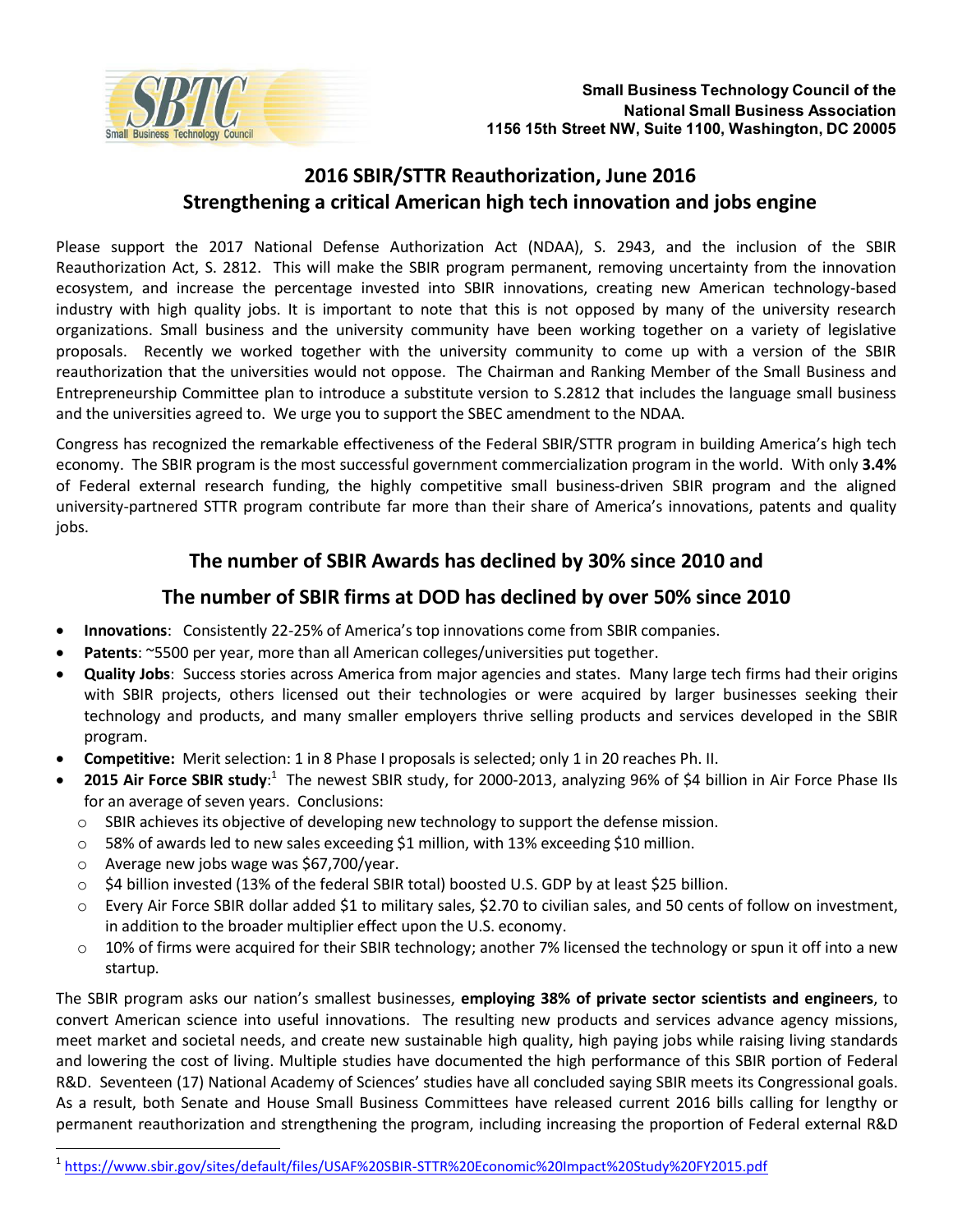invested in this highly productive program.

SBIR fills a key gap in America's innovation economy, the often-long and risky path from fundamental science to products. America's universities are superb at developing fundamental basic science and research, using some 35% of Federal external R&D. VCs and major companies also tend to not tackle early stage innovations, seeking product opportunities with most of the technology risk removed. This leaves an innovation gap, after basic science and before a marketable product.

As a result, America's fundamental scientific advances often lie fallow, not advancing to innovation, products and American jobs. Other countries have taken advantage of our imbalance to reduce America's technology lead, driven by more directed STEM-driven economic development mandates, lower cost labor, and building on American science. For example the European Union has now increased to over 16.9% the R&D proportion provided to small businesses, about five times America's overall 3% of Federal R&D expenditures, the majority from SBIR. The Federal SBIR program seeks to release our innovation pipeline imbalance, unleashing the kind of entrepreneurially-driven innovation that our small businesses can provide. SBIR combines agency-identified mission priorities with small business entrepreneurially-driven innovation, led by risk-taking entrepreneurs and private sector research leaders (often from universities or other large research organizations), and advancing our nation's basic science into novel applications and products.

- SBIR/STTR program: 3.4% of Federal external research funding (vs ~35% to colleges/universities).
- **SBIR** awards lead to  $\sim$  5500 patents/year (vs  $\sim$  5145 to all colleges and universities).
- 60% of SBIR projects involve at least one founder with a university background, and formal small businessuniversity SBIR collaborations are growing, now at 35-50% depending upon agency. All STTR projects involve collaborations between small businesses and research institutions.
- The GAO found SBIR research at least as high quality as university research
- SBIR efficiently converts science into innovation and jobs needed for our high tech economy.

The U.S. needs more small business-driven innovation to help build a stronger America that can continue to out-compete the world. Small businesses by their entrepreneurial private sector nature do this well, creating over two-thirds of the net new jobs in the past 15 years. America needs more SBIR awards to transition more science and technology to innovations, patents, products and high quality jobs.

Instead of delaying, the SBTC suggests Congressional action is justified now on this jobs-boosting measure. Permanent reauthorization would help avoid the economic damage done by 14 temporary reauthorizations during 2008-2011, when business and SBIR agency uncertainty chilled long term planning and investment. The high performance of the SBIR program justifies permanently reauthorizing the program, further strengthening it, and boosting the relative share of Federal R&D invested in SBIR.

Some universities have opposed the proposed increase in the SBIR program, asking for more study and arguing that this shift to the relatively small SBIR program will lead to lowered university research funding. We suggest this is shortsighted, as the purpose of Federal R&D is not more funding but instead the development of new innovations meeting America's needs and strengthening our international competitive position. An increase in SBIR funding will lead to more university (and other) science converted to technology and products, benefiting everyone. Shifting more Federal external R&D to the SBIR program will build on America's strong fundamental science to create more innovations and more high quality job creation. This will strengthen the economy while boosting returns on Federal R&D, helping to justify long term increases in Federal R&D investment, both basic and applied, also for the benefit of all Americans. It should be noted that many University R&D organizations such as AAU, FASEB and APLU do not oppose making SBIR permanent and substantially increasing the SBIR percentage allocation.

For more information contact Alec@SBTC.org.